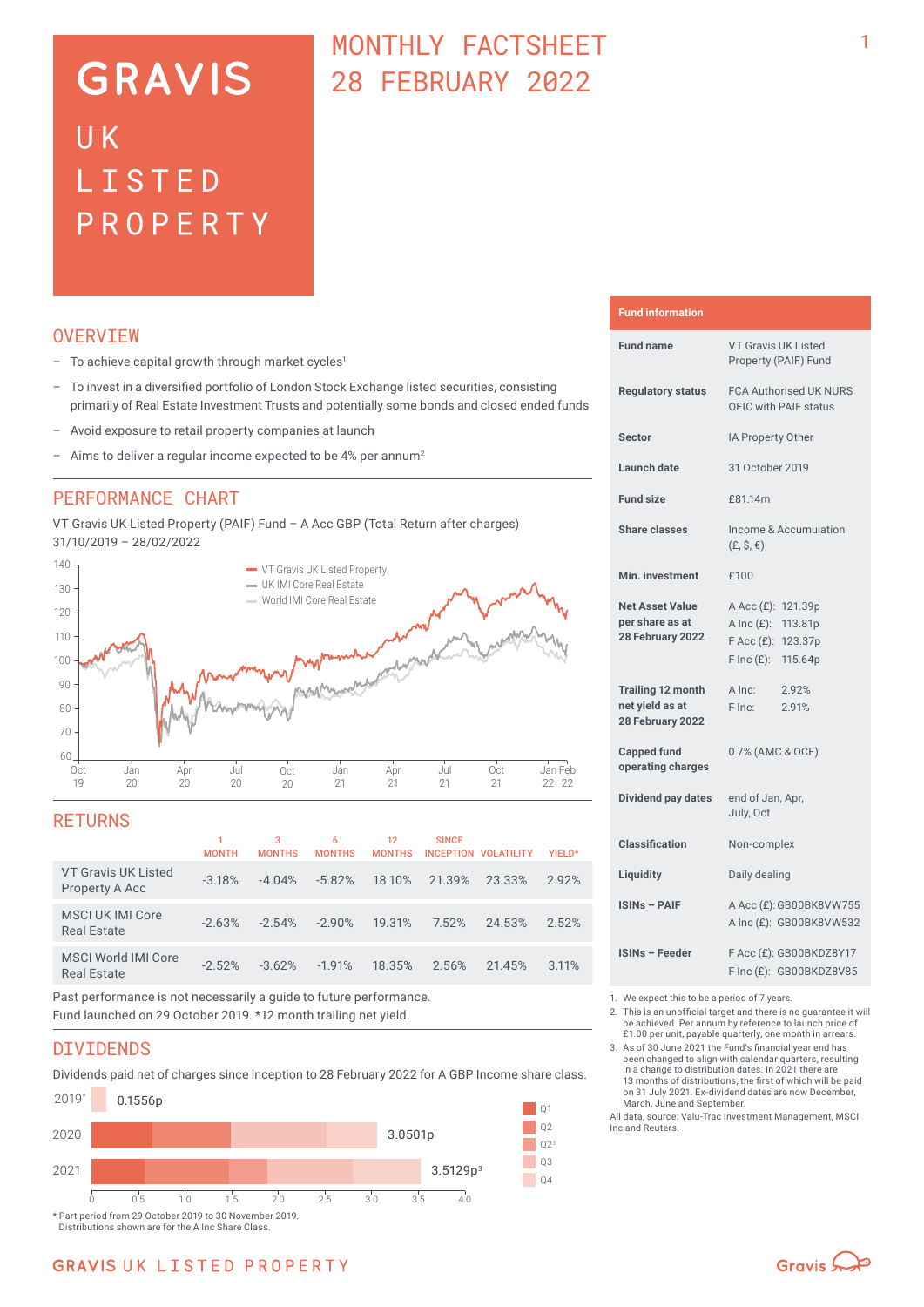## **GRAVIS** UK **LISTED** PROPERTY

## MONTHLY FACTSHEET 28 FEBRUARY 2022

## FUND ADVISER'S REPORT

### The uncertain economic spill over effects of the war between Russia and Ukraine underline the importance of active stock picking

Over the course of February 2022, the NAV of the Fund decreased by 3.18% (A Acc GBP). Since launch the Fund has increased by 21.39% (A Acc GBP), significantly outperforming both the UK Real Estate Index<sup>1</sup>, which has increased by 7.52%, and the Global Real Estate Index<sup>2</sup> which has increased by 2.56%.

The strategy of the Fund is to invest in a diversified portfolio of specialist real estate companies. The 24 investments within the Fund are aligned to benefit from four socio-economic mega trends: ageing population (15.6% portfolio weight), digitalisation (49.3% portfolio weight), generation rent (20.1% portfolio weight), and urbanisation (8.4% portfolio weight).

During February gyrations in the financial markets were driven by the risks associated with Russia invading Ukraine. Although the Fund has no exposure to these two countries it was not immune to a broad-based decline in British stocks. All the investments within the Fund are listed on the London Stock Exchange and 92.3%<sup>3</sup> of underlying properties are located within the country with the balance located in EU countries.

The Investment Adviser undertakes fundamental research to identify the most attractive investment opportunities within each mega trend. This combination of top-down analysis of socio‑economic mega trends together with bottom-up fundamental research has, despite the challenges of a pandemic and now a war, yielded very good results with an annualised return since inception of 8.67%.

Identifying companies that own superior properties is a research-intensive process. The benefit of this focus on company research and stock selection is that it tends to yield good results. In February, only 6 UK listed real estate companies delivered positive returns<sup>4</sup>, the Fund held three of these. The best performing property company was Unite Group, the largest listed owner and operator of purpose-built student accommodation in the UK, returning 3.29%. This REIT is a top three position within the Fund with a weight of 6.95%.

Against a backdrop of market uncertainty, it is worth highlighting recent positive announcements from a trio of investments within the Fund. Within the digitalisation mega trend Segro (8.21% portfolio weight), a leading owner and developer of modern warehousing across the UK and continental Europe, reported increased "strength, breadth, and depth of occupier demand". Record leasing activity drove a 4.9% like-for-like growth in rental income and a 10.0% growth in the total dividend per share. This growth was coupled with a new high in the level of investment activity focused on securing future profitable growth.

With the tailwinds of continued growth in e-commerce and improving supply chain resilience Segro issued a very positive outlook statement, "we enter 2022 with considerable confidence in the outlook for the business and its ability to deliver continued growth."

In the middle of the month, Primary Health Properties (3.97% portfolio weight), a leading owner of modern GP surgeries, declared its 26th consecutive year of dividend growth, increasing its proposed annual dividend by 4.8%. This impressive long-term track record underlines the strong fundamental characteristics of this sub-sector and the benefit of receiving government-backed rental income. The REIT highlighted that it looks forward "to 2022 with confidence in our ability to create further stakeholder value".

And towards the end of February, Unite Group, part of the generation rent mega trend, reported that the business "has seen a strong recovery in performance in 2021 and is well positioned for further growth". Unite pointed out that it now has its "biggest ever development pipeline and the balance sheet capacity to pursue new growth opportunities' Successful delivery of this pipeline is likely to deliver significant future earnings growth and attractive total returns for shareholders.

Looking ahead, the uncertain economic spill over effects of the war between Russia and Ukraine underline the importance of active stock picking. The Fund's diversified portfolio of financially sound, expertly managed, specialist REITs is likely to continue to benefit from the ownership and development of high-quality real estate in growing niches.

#### **Investment Adviser**

Gravis Advisory Limited is owned and managed by Gravis Capital Management Ltd ("Gravis"). Gravis was established in May 2008 as a specialist investor in property and infrastructure and now manages c.£3bn of assets in these sectors in the UK. Gravis Advisory Limited is Investment Adviser to the c.£818m VT Gravis UK Infrastructure Income Fund, the c.£379m VT Gravis Clean Energy Income Fund, the c.£81m VT Gravis UK Listed Property (PAIF) Fund and the c.£36m VT Gravis Digital Infrastructure Income Fund

#### **Fund Advisers**

**Matthew Norris, CFA** is the lead adviser to the VT Gravis UK Listed Property Fund.

Matthew has more than two decades investment management experience and has a specialist focus on real estate securities.

He served as an Executive Director of Grosvenor Europe where he was responsible for global real estate securities strategies. He joined Grosvenor following roles managing equity funds at Fulcrum Asset Management and Buttonwood Capital Partners.

Matthew holds a BA (Hons) degree in Economics & Politics from the University of York, the Investment Management Certificate and is a CFA charterholder.

He also provides expert input to research projects run by EPRA, which focus on the importance of emergent real estate sectors.

**Nick Barker** is the strategic adviser to the fund. Nick is the lead manager of the c.£1bn GCP Student Living REIT.

He is a qualified member of RICS and headed up the Alternative Property division at Schroders. Nick joined Gravis in 2016 and has accumulated over 16 years of investment experience in the property sector.

1. MSCI UK IMI Core Real Estate Net Total Return GBP.

- 2. MSCI World IMI Core Real Estate Net Total Return GBP.
- 3. Excluding cash.
- 4. Based on the total return performance of the constituents of the iShares UK Property UCITS ETF.

### Matthew Norris, CFA

Investment Adviser Gravis Advisory Ltd matthew.norris@graviscapital.com

## CORRELATION, PERFORMANCE AND VOLATILITY COMPARISON

29 October 2019 – 28 February 2022

|                                               | <b>CORRELATION</b>              | <b>RETURN</b> | <b>VOLATILITY</b> | YIELD |
|-----------------------------------------------|---------------------------------|---------------|-------------------|-------|
| VT Gravis UK Listed Property Fund (A GBP Acc) | $\hspace{0.1mm}-\hspace{0.1mm}$ | 21.4%         | 23.3%             | 2.92% |
| <b>MSCI UK IMI Core Real Estate</b>           | 0.77                            | 7.5%          | 24.5%             | 2.52% |
| MSCI World IMI Core Real Estate               | 0.49                            | 2.6%          | 21.4%             | 3.11% |

Past performance is not necessarily a guide to future performance.